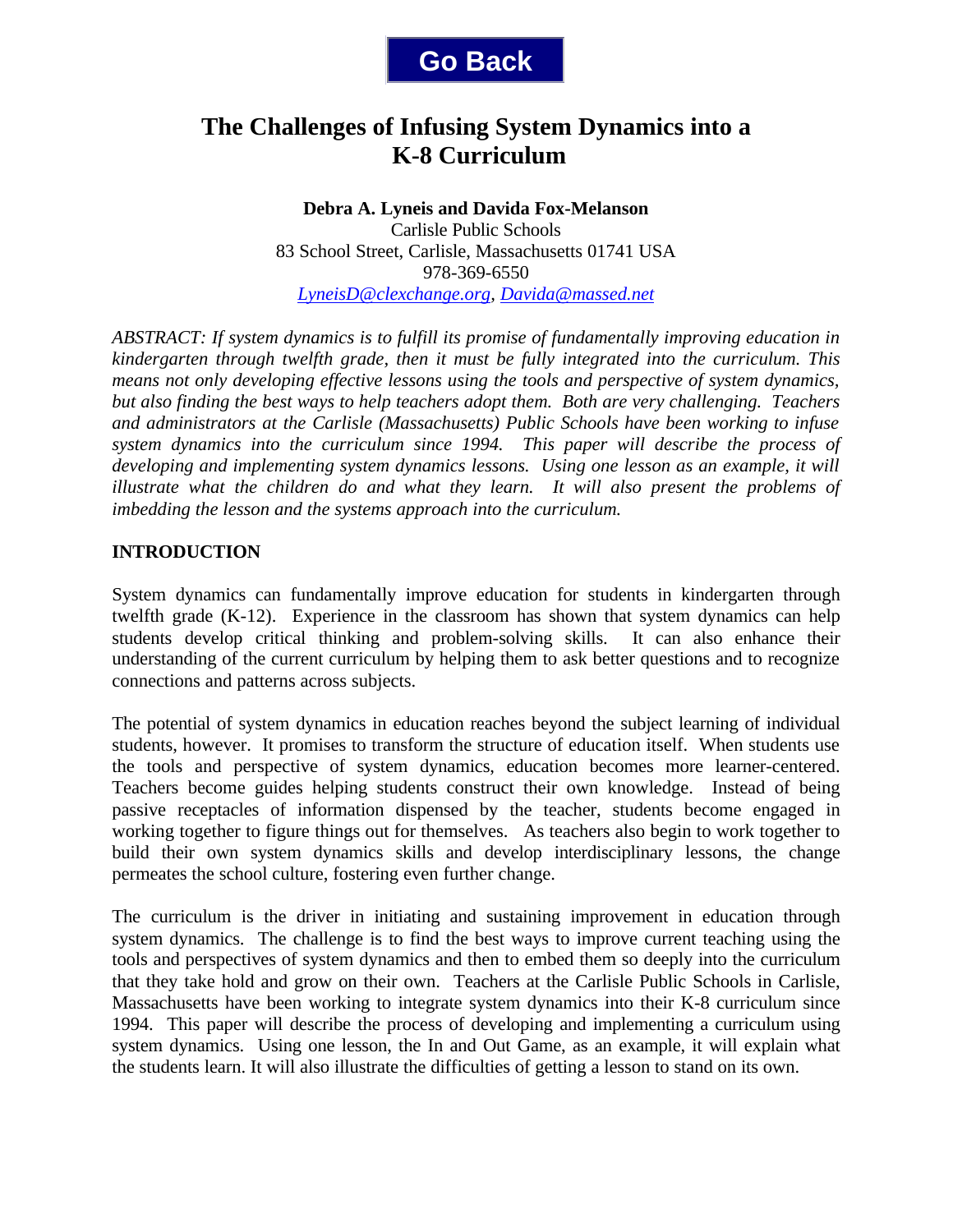## **SYSTEM DYNAMICS FOR EVERY STUDENT IN CARLISLE**

Carlisle is a small affluent town west of Boston, known for its excellent school system. Carlisle has one school campus for students in kindergarten through eighth grade (K-8, ages 5 through 13) with a total enrollment of 815 students. It is a caring friendly place where everyone knows everyone else, in a community that holds very high expectations for its schools. System dynamics was first introduced here when a few teachers and administrators attended the Creative Learning Exchange conference on system dynamics in education in 1994. From a small beginning in two middle school science and math classes, system dynamics has very slowly spread to all other grade levels and subject areas in the school as more and more teachers have witnessed its benefits for their students. Now, seven years later, every student in the school has some exposure to system dynamics every year. With strong active support from the school board and the administration, system dynamics is gradually becoming part of the school culture.

The growth of system dynamics in Carlisle has been led, nudged, and occasionally salvaged by a team of five people. Rob Quaden, the original math teacher involved, and Alan Ticotsky, a former elementary classroom teacher and science coordinator, are Systems Mentors. Generously supported by the Waters Foundation since 1997, their role has been to develop lessons and help other teachers learn how to use the tools of system dynamics with their students. Eileen Riley, the district business manager, has been interested in organizational learning as well as the smooth operation of the program. Davida Fox-Melanson, Carlisle School Superintendent, has led the school with a clear vision of improved education while also fostering progress in system dynamics through building community support, faculty collaboration and risk-taking, and professional development. Debra Lyneis, former teacher, Carlisle parent and former Carlisle school board member, now works with Alan and Rob to develop and publish curriculum materials available free on-line through the Creative Learning Exchange (http://clexchange.org). In addition, Jim Lyneis, a professional system dynamicist at PA Consulting Group and Senior Lecturer at MIT in system dynamics, has been a valuable and steadfast resource for system dynamics expertise over the years. This team has worked hard despite setbacks to infuse the principles and practice of system dynamics into our school. We are pleased with our progress so far, but we realize that that progress still depends on our being here to nurture it along. Our ultimate goal is to have system dynamics so tightly knit into the fabric of our school that it will thrive without us.

## **SYSTEM DYNAMICS IN THE CURRICULUM**

In Carlisle, system dynamics is not taught as an end in itself; it is not a separate school "subject." Instead, system dynamics offers a set of tools which teachers use to improve what they are already teaching about change over time. These tools are: behavior over time graphs, stock/flow diagrams, causal loop diagrams, simulation games, and computer models. They are used across disciplines and grade levels to help students gain a deeper understanding of whatever patterns of change they are studying. For example, students use behavior over time graphs to examine changes in science experiments and literary plots. They use causal loop diagrams to explore the unintended consequences of environmental policies. They use games and models to learn about epidemics, over-fishing, and their own bank balances. They use the tools to study common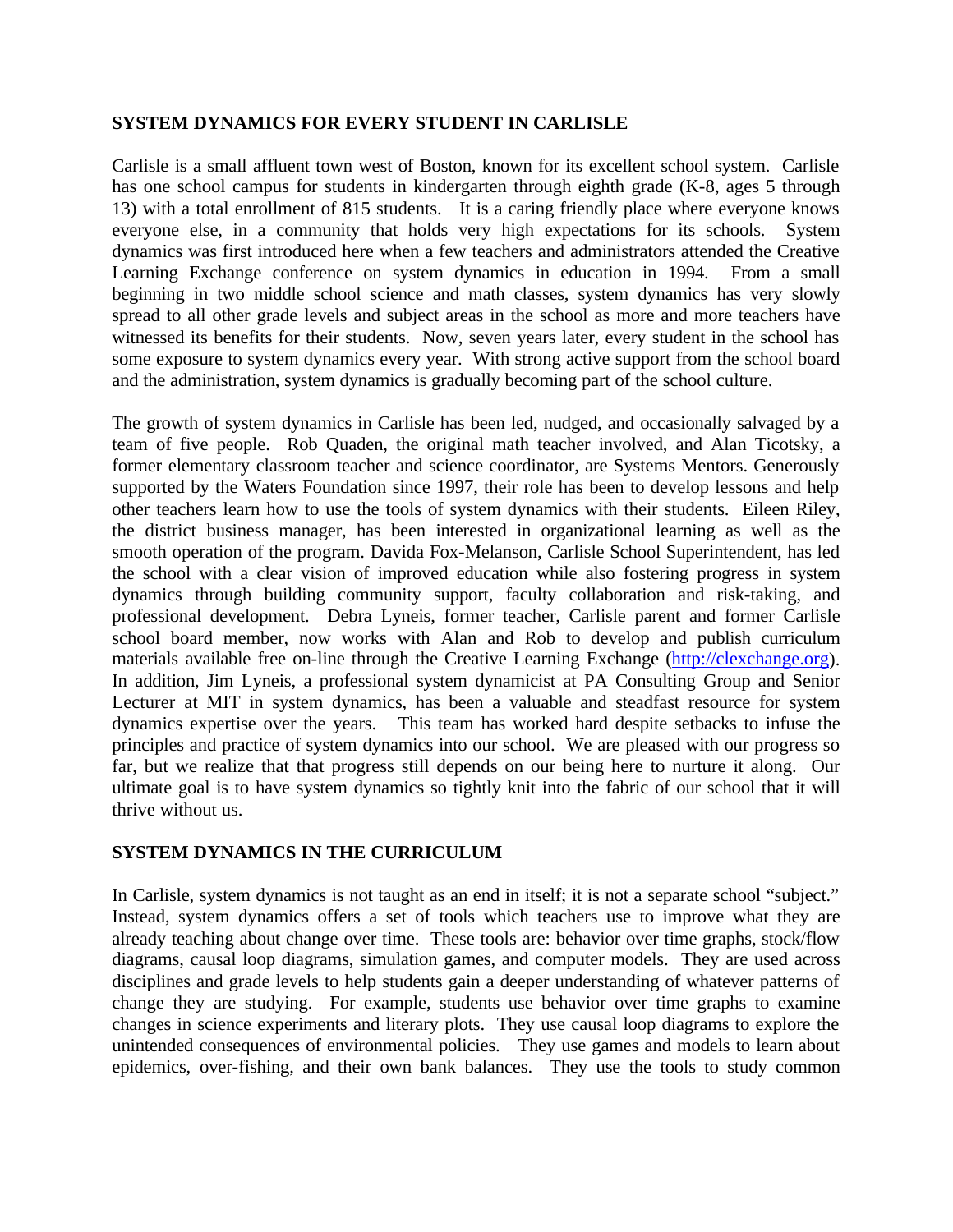patterns across different disciplines, such as exponential growth. Throughout, they build their math reasoning, problem solving, collaboration and communication skills.

When students are using these tools, their instruction becomes more learner-centered because system dynamics involves an engaging process of asking better questions, figuring things out and learning from mistakes. While improved pedagogy is one benefit, we also have a higher goal. We teach our students to use the tools of system dynamics because we want them to learn to think and act systemically. We want to equip them with the skills and perspectives to deal effectively with the dynamically complex social, economic, and environmental problems that they will face. We would like them to recognize the effects of positive and negative feedback on accumulations over time. We would like them to understand that cause and effect can be distant in time and space, that policies involve tradeoffs and unintended consequences, that unlimited growth cannot last forever, and that what they do makes a difference. We would like to give them the tools and the courage to address complex problems objectively with logical consistency. These are very high expectations.

Obviously, we are not there yet! Our students have only rudimentary system dynamics skills. Our curriculum is new and evolving, and we still have not seen students move up through our entire K-8 sequence. Meanwhile, our teachers are still learning too, all at different stages. Ultimately, we would like our graduating eighth graders to leave with the ability to build and interpret basic system dynamics models. Again, model building would not be for its own sake but in service of the curriculum. Furthermore, there are many preliminary skills that students must learn to prepare for and complement model building. In Carlisle, developing a system dynamics curriculum is definitely a work in progress, with a long way to go.

## **WHAT MAKES A GOOD SYSTEM DYNAMICS LESSON?**

As systems mentors Rob Quaden and Alan Ticotsky have worked with teachers to infuse system dynamics into the Carlisle curriculum, several criteria for successful lessons have emerged:

- The lesson must enhance the current curriculum. It must provide teachers with a way to teach what they are already teaching, only more effectively. Teachers are already busy with a full curriculum. A good system dynamics lesson must demonstrate to teachers that it benefits their students without adding to the load. Usually when teachers see how absorbed and insightful their students can be using the system dynamics approach, they are convinced of its merits.
- **The idea for a good lesson often comes from a classroom teacher who recognizes a possible systems application in a current lesson.** Often in Carlisle a classroom teacher will invite one of the mentors in to help develop a systems lesson around what begins as a vague idea. These lessons fill a perceived need in the curriculum and the teachers take ownership of them.
- **A good system dynamics lesson has a hands-on component that helps students reach from the concrete to the abstract**. Students learn by doing. In an effective lesson for K-8 students, the use of system dynamics tools should flow directly from the concrete activity. For example, students count and graph beans to learn about exponential growth, or they spread a "disease" by secret handshakes before they use a model of epidemics.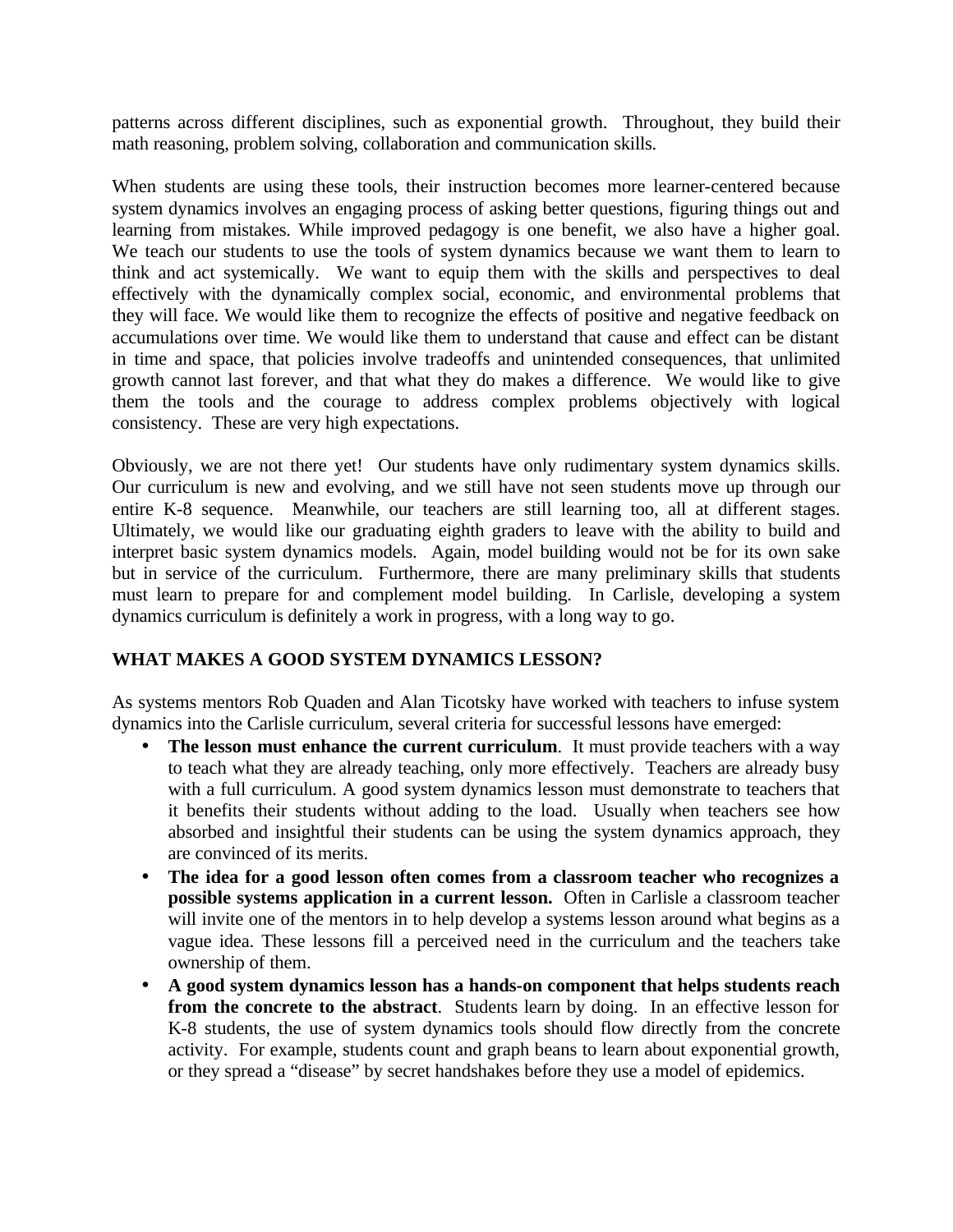- **A good lesson is learner-centered**. Students are engaged in figuring things out for themselves.
- **A lesson must be suited to the developmental level of the students**. Because K-12 system dynamics is still in its infancy, developing a sequence of system dynamics skills and determining their age appropriateness is still a matter of trial and error. In Carlisle, often a lesson is presented at one level and later moved to a younger or older grade to find where it fits best.
- **Lessons deliver two kinds of learning: curriculum content learning and system dynamics skill building.** The primary aim is to help students think more deeply about science, social studies, literature, math, etc.; the tools of system dynamics aid that process. However, students also need to sharpen their system dynamics skills if they are to use the tools most effectively. The best system dynamics lessons do both.
- **A good system dynamics lesson stands on its own**. If the lesson meets the above criteria, classroom teachers are willing to adopt it and make the approach an integral part of their curriculum. As teachers build their own systems skill and confidence, they are willing to conduct the lesson independently and develop more applications of their own.

## **HOW DOES A LESSON GET INTO THE CURRICULUM?**

System dynamics was first introduced in Carlisle in eighth grade science and math classes. As these two teachers conveyed their enthusiasm for the approach to colleagues, the use of the tools began to spread very slowly into other classes. After Rob Quaden and Alan Ticotsky became systems mentors supported by the Waters Foundation, the spread accelerated down into elementary grades and across middle school subjects. The mentors sought places in the curriculum where systems tools could improve instruction and worked with classroom teachers to develop and co-teach lessons. Initially, they worked with the teachers who were most inclined to be interested and on applications that were most obvious, usually in math or science – in pioneering, new ideas get their best start in "fertile ground." Gradually, as the word has spread, the mentors have reached out to other teachers and disciplines. The fifth grade team of teachers has been a wellspring of ideas and enthusiasm, now generating many of their own lessons with the support of the mentors. Eighth grade has been another very active grade. There are now lessons at every grade level, K-8, taught in all sections of each grade.

System dynamics is now becoming an expectation in our curriculum. Improving our curriculum through system dynamics is an explicit system-wide goal presented by the superintendent to the school board and evaluated annually. Furthermore, through collective bargaining several years ago, we established a financial incentive for teachers to build competencies related to the school system goals. Teachers are compensated for participating in local system dynamics training and demonstrating their competency in the classroom. Although there are still widely disparate levels of skill and interest among the staff, system dynamics is becoming more and more a part of "what we do here."

The mentors and the administrators are not the only forces behind the growing use of systems tools. The students also play an important role – maybe the most important role. Recently, eighth graders were using behavior over time graphs and causal loop diagrams in science class to structure the research and writing of their interdisciplinary ecology term papers. Each student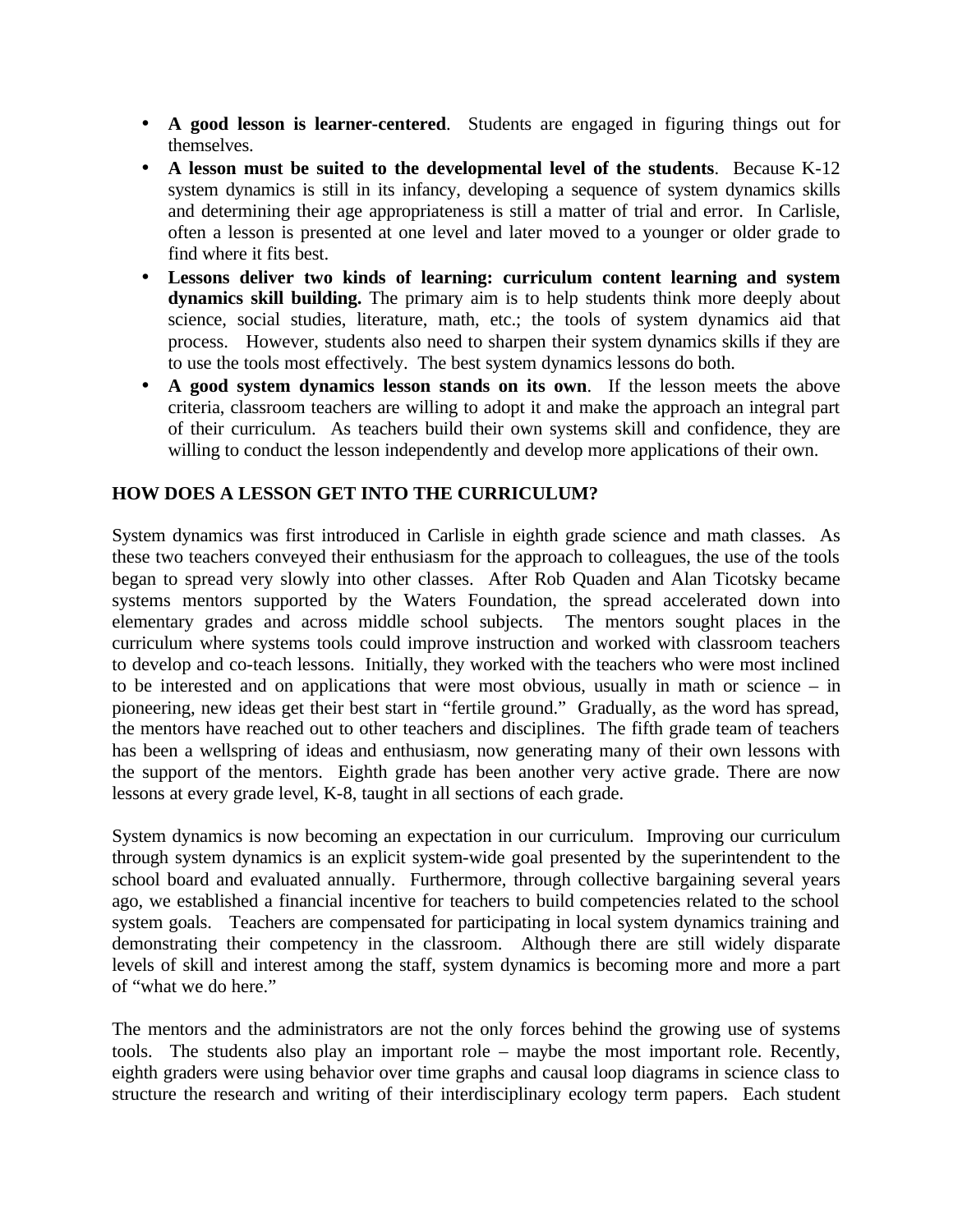also worked with another teacher as an advisor. For a long time, the system mentors had been trying unsuccessfully to find an entrée into the social studies curriculum. The eighth grade teacher was willing, but system dynamics seemed too difficult and foreign. However, after she saw her student advisees' facility and depth of understanding with causal loops on his science project, she decided to let her social studies class loose with them too. With a little support from Rob, the students drew perceptive causal loop diagrams of the causes of the rise of Nazism. The teacher was impressed with the richness of the class discussion. Now she is ready for more.

#### **ONE LESSON: THE IN AND OUT GAME**

The In and Out Game is an example of a lesson using system dynamics tools in math. In the first and second grades, very young students use the game to learn about graphing and the concept of stocks and flows. Later, students revisit the lesson in the fifth and eighth grades to reinforce and extend their learning. This lesson is a good example because it shows that although the lesson benefits students, integrating it into the regular curriculum is not assured. It is a dilemma that currently puzzles us.

Alan Ticotsky created the game for young students; Rob Quaden adapted it for older students. The complete lesson, "The In and Out Game: A Preliminary System Dynamics Modeling Lesson" by A. Ticotsky, R. Quaden, and D. Lyneis, 1999, is available free on-line from the Creative Learning Exchange at http://clexchange.org under the List of Materials, #SE1999-09.

#### **The First Grade Lesson**

Six year olds physically act out and graph an accumulation. Mentor Alan Ticotsky delineates a place in the classroom that will hold the "players in the game." There is also a path "in" and a path "out." First, the class discusses the "rules of the game," starting with "two in and one out." Each round, two students walk into the designated area and one student walks out. Meanwhile, the teacher "keeps score" on a large table recording the flows in and out as well as the total number of players at the end of each round. The teacher also plots the number of players on a large line graph. The class discusses the emerging pattern on the graph. They also notice that while the flows in and out remain constant, the number of players in the game increases.



Figure 1. Table and graph of "Two in and one out."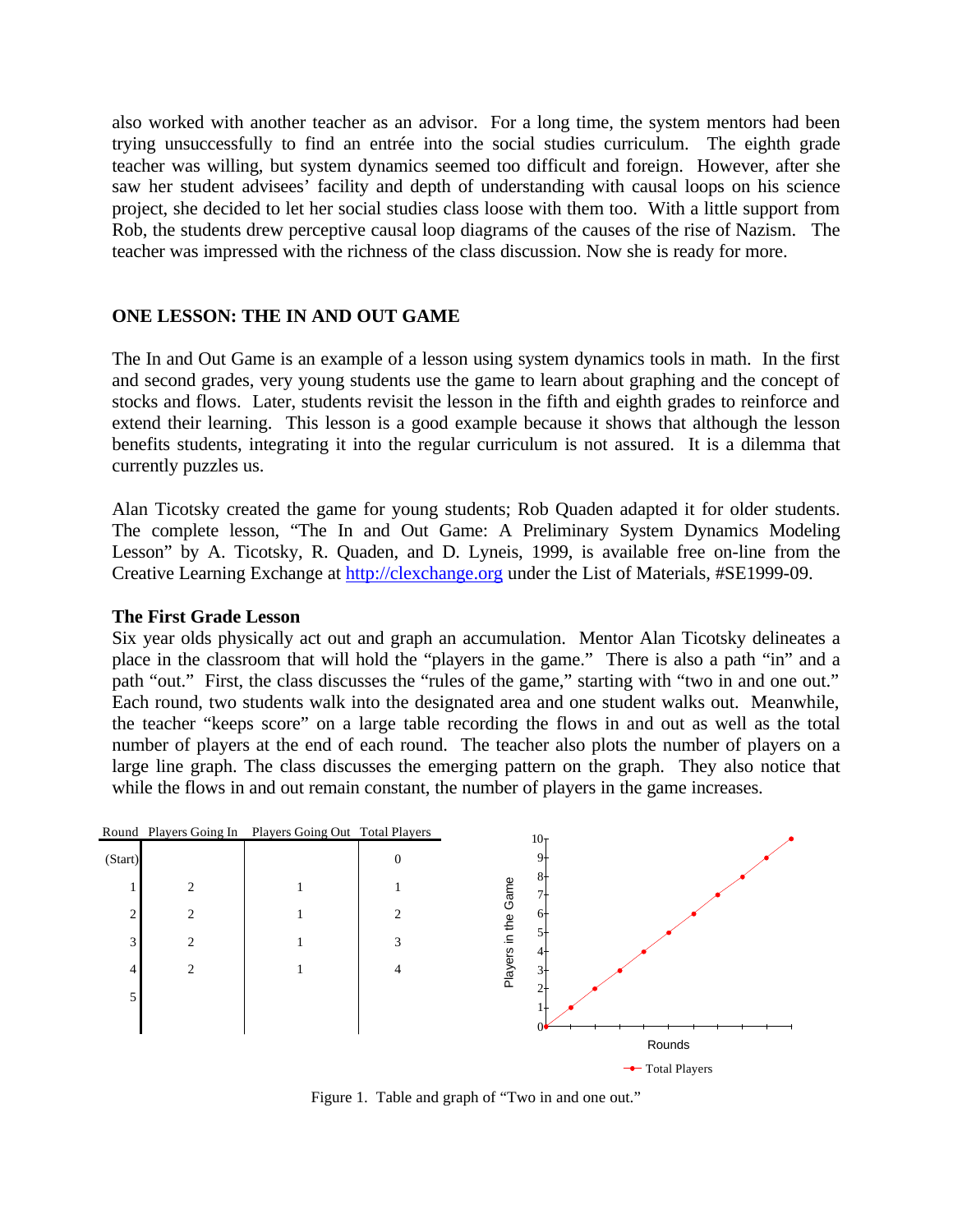From the In and Out Game, first grade students learn that the line graph is a representation of the information they have gathered. They learn that the vertical axis stands for the number of players in the game, and that the horizontal axis records time, or rounds in the game. As they play the game, they see that the line on the graph shows how the number of players is changing over time – if the number of players is increasing the corresponding line on the graph goes *up*. They are learning the concept of stocks and flows in a concrete way without using these terms yet. Reinforcing their regular math instruction, students practice addition, subtraction, and estimation each round.

It takes about 45 minutes to explain and physically play four or five rounds of the game with these young children. The students love everything about it: following the rules, counting, and thinking about graphs. They soak it all up.

#### **The Second Grade Lesson**

We know that students have absorbed the lesson because when Alan returns to play the game with them a year later in second grade they remember the details and are eager to play again. Needing only a brief review, second grade students are able to play and graph more rounds of the game. They can also change the "rules." After playing "two in and one out" for a few rounds, they can try "one in and two out," "one in and one out," or "three in and one out" and observe and graph the difference as a class.

At the second grade level, students are introduced in a concrete way to the concept of slope. A "steeper" line means faster growth in the number of players; a "flatter" line means slower growth, or no change if the inflow and the outflow are the same. This year they are also introduced to a basic stock/flow diagram as another way to represent the game. They observe that the change in the stock depends on the flows in and out in the game as well as in the diagram, the graph and the table.



Figure 2. Stock/Flow diagram of the In and Out Game

Playing the game continues to reinforce the students' regular math instruction; students practice their more advanced skills of adding, subtracting, predicting, and graphing. In 45 minutes these second graders are able to do much more than the first graders could. The first grade lesson laid the groundwork.

#### **The Fourth/Fifth Grade Lesson**

In the upper elementary grades, the In and Out Game serves as a review of the concept of stocks and flows and as an introduction to computer modeling with STELLA. The lesson was first used in fifth grade because the teachers were very receptive and because the game tied in with other system dynamics lessons there. The mentors are now considering moving part of it to fourth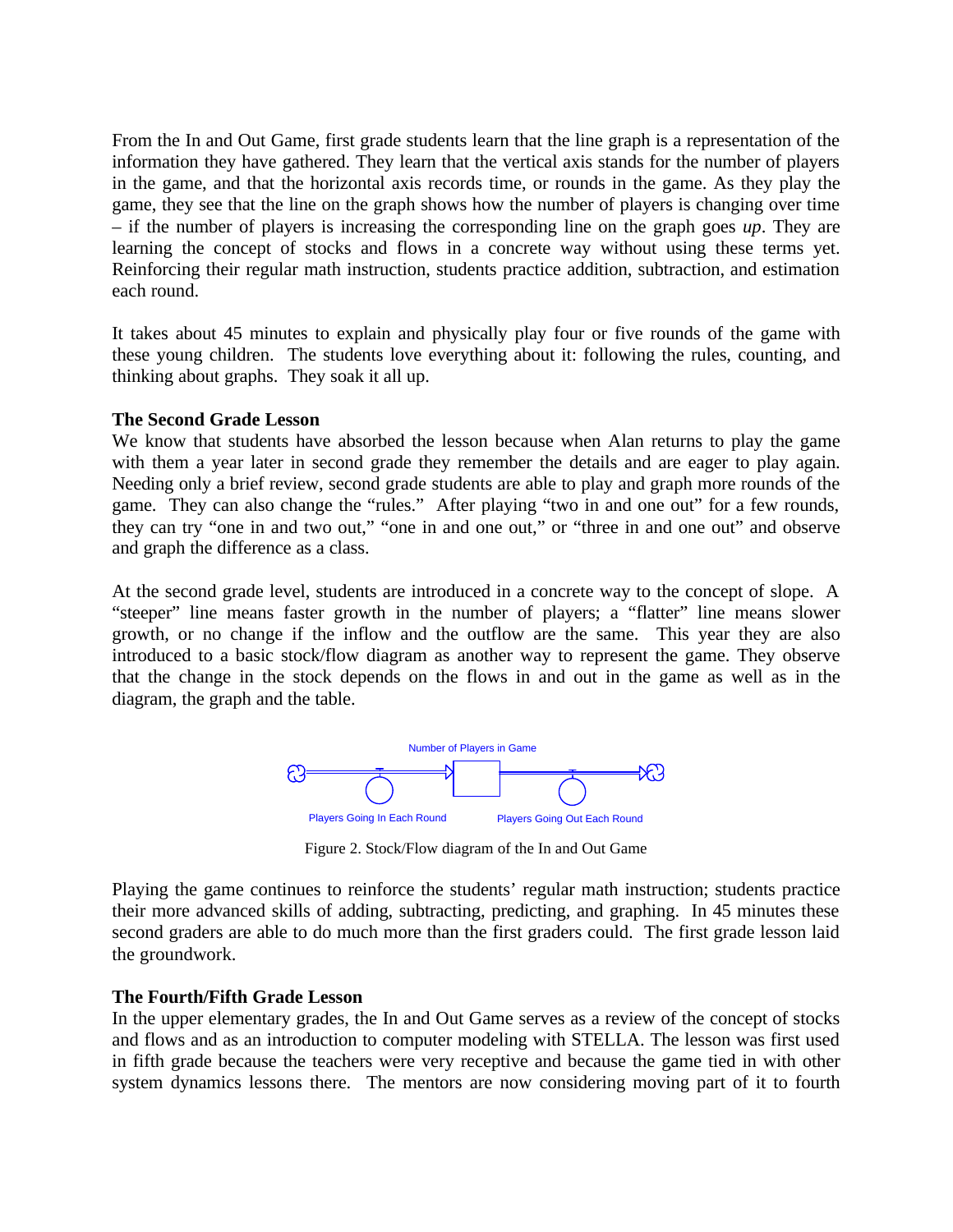grade because the younger students appear ready for it and because this preparation would allow students to "hit the ground running" in the fifth grade.

By age 10, fifth grade students no longer need to walk into and out of the game to understand the concept of stocks and flows. They still need some reminder of the concrete activity to solidify their grasp of the abstract concept, however. For those students who played the game in second grade, a brief recall of the game is enough. Another option is to describe the game to students as "little kids" would play it and play an abbreviated version. Instead of moving around the room, students going "in" or "out" just stand and sit at their places while the teacher records the progress of the game on a large graph. It only takes a few rounds before the students are ready to manipulate the ideas without the actions. Students can try different rules, discuss the slopes, and predict accumulations 20 or 30 rounds out. They briefly review a stock/flow diagram of the game, noting that the graph and the diagram describe how the accumulation changes over time as a result of the flows in and out.

This year, fifth grade students went on to build STELLA models of the game. Originally, modeling was an eighth grade lesson, but younger students have taken to it easily and it has prepared them well for other fifth grade system dynamics lessons. (An introduction to model building through the In and Out Game may also appropriate at the fourth grade level, but probably not younger than that.) The mentors and, increasingly, the fifth grade classroom teachers lead the students through the mechanics of STELLA using a computer with a projection device. The teachers very briefly explain how to drag down and label stocks and flows of the players in the game. They show students how to set up a graph and run the model. (Students are always impressed when the model generates the same table and graph that their classroom game did!) The explanation takes about 10 minutes. Then, students go to their own computers in teams and build the same model. As a challenge, they try other rules for the game, predicting the graphs before running them. They love doing this.



Figure 3. STELLA graph of "Two in and one out"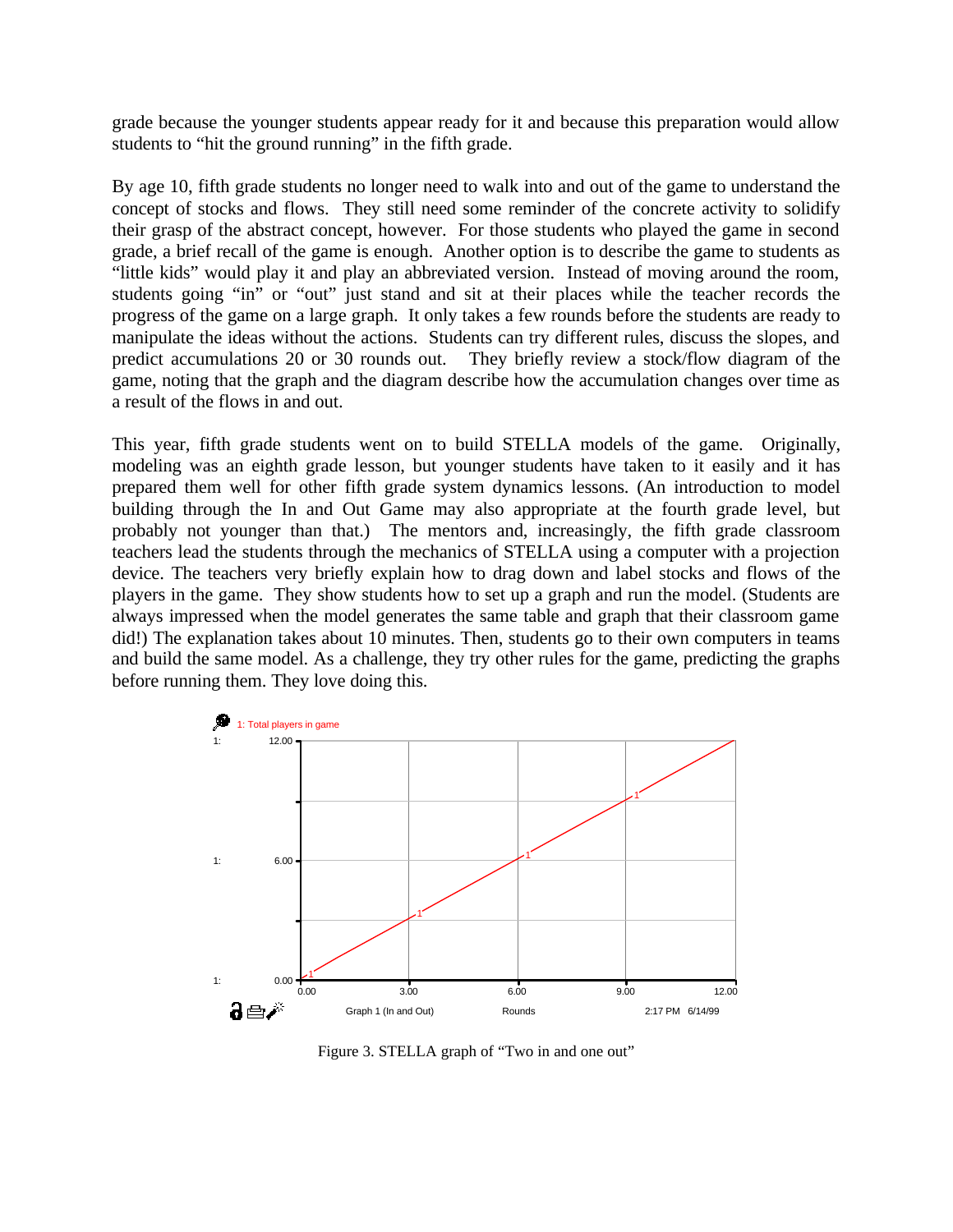At the upper elementary level, the In and Out Game helps students gain a deeper understanding of stocks and flows. They learn more about slope and rates of flow. Finally, they are introduced to the concept of a computer model as another way to represent and examine change over time.

## **The Eighth Grade Lesson**

Thirteen year olds no longer need to play the concrete game. However, a quick review of it does refresh their memories of the concept of stocks and flows. When Rob Quaden conducts this lesson in his eighth grade Algebra I class, he spends 10 minutes at the board going over the rules of the game, the graph of a few rounds, and the stock flow diagram. Students spend the remainder of the period in teams at the computers building their own models of the game. They use their models to answer questions like these:

- Can you get the line on the graph to be less steep? (Less slope, smaller net in-flow.)
- Can you make it steeper? (Greater slope, larger net in-flow.)
- Can you start the line at a different level. (More initial players.)
- Can you make the line slant the opposite way? (Out-flow  $\geq$  in-flow.)
- Can you make it horizontal? (Out-flow  $=$  in-flow.)
- Can you make it horizontal starting at a different level?
- What does it mean when the line crosses zero?
- For any graph, can you predict the value after 20 or 30 rounds? (Change the length of simulation.)
- What happens to the line if the flow changes during the game? (Step functions.)

At the eighth grade level, the In and Out Game further develops students' system dynamics reasoning and modeling skills. It also ties in to the math curriculum as another way to express *y*   $= mx + b$ , where *m* is the slope and *b* is the y-intercept. Modeling gives students another way to visualize and understand the equation.

The In and Out Game is still a preliminary system dynamics lesson because the game and model do not include feedback. Also, especially at the youngest ages, the game focuses on discrete rather than continuous change. These more advanced steps come later in other lessons. The In and Out Game is an attempt to present sophisticated system dynamics concepts in manageable concrete pieces for young children.

# **SO, WHAT'S WRONG WITH THE IN AND OUT GAME?**

In Carlisle, we have been very pleased with this elegant little lesson, and we hear that mentors in other school districts have found it useful too. The students gain an understanding of the concept of stocks and flows based on their own concrete experience. They learn to construct and analyze behavior over time graphs. They sharpen their math reasoning and computation skills. They build nice little models on the computer. And, best of all, the students love doing all of this. They are engaged in learning by doing.

The problem we are encountering now is getting the lesson to stand on its own in the lower grades. In the upper elementary grades and in middle school, the classroom teachers are beginning to adopt the lesson and conduct it themselves, without the assistance of the mentors.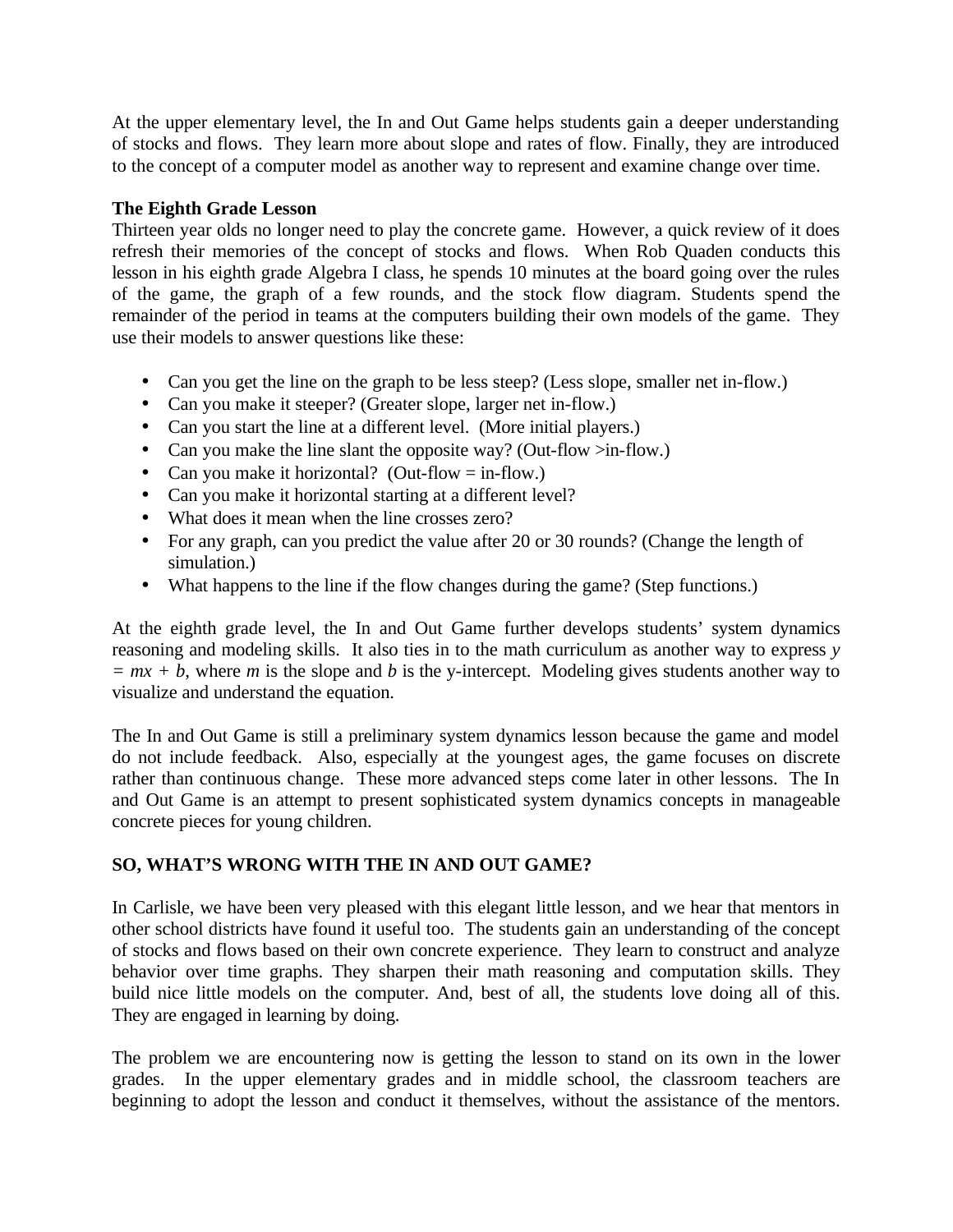They see its benefits to their students and a need for it in their curriculum. The In and Out Game helps them more effectively use the tools of system dynamics in teaching other social studies, science, literature, and math lessons. It is taking root.

The first and second grade teachers do not see a similar need, however. Alan Ticotsky has conducted the lesson in their classes and they have always participated, but instead of adopting the lesson, this year they have suggested that their students do not need the graphing lesson at all. They are feeling pressured for time and concerned about diverting any from their primary goals. In first and second grade, the teachers have a strong, almost single-minded, focus on early literacy, with good reason. Students who are not proficient readers by the end of second grade fall behind in school from the very beginning and never catch up. Primary teachers devote most of their attention to helping students develop essential reading skill. Furthermore, because primary teachers' interests and training have focused on literacy and early childhood development, they have not studied as much advanced math or science. They are not inclined to see how a system dynamics graphing lesson fits into their curriculum or into the larger picture. The choice is up to them.

While it is easy to point to the teachers as the reason for our stall in system dynamics progress in the primary grades, perhaps we should look at the lesson itself. In Carlisle, the primary grade teachers are conscientious and skilled; they work hard to educate their students well. If they thought the In and Out Game could benefit them and their students, they would adopt it. It may help to take another look at the criteria for a good lesson presented earlier:

- **The lesson enhances the current curriculum**. While the In and Out Game at the primary level does reinforce arithmetic skills, it does not grow directly out of the current math curriculum. It also does not address reading skills. In the older grades, the lesson does blend with the curriculum offering math problem solving skills, computer literacy, and groundwork for other system dynamics lessons.
- **The lesson comes from the classroom teacher**. The primary teachers did not come up with the idea for this lesson. Instead, Alan Ticotsky presented it to them and they allowed him to teach it because they respect him and because they were curious about the systems initiative in Carlisle. The primary teachers do not own the lesson. In the upper grades, teachers have adapted the lesson to their needs.
- **There is a hands**-**on component.** Yes, the In and Out Game meets this criteria well, especially in the primary grades. The students learn by doing.
- **The lesson is learner**-**centered.** Again, the In and Out Game succeeds. The students love to play this game in the primary grades as well as in older grades. They are absorbed in the activity, and the sophistication of their understanding is impressive. The knowledge they construct stays with them and prepares them for subsequent learning.
- **It is developmentally appropriate.** Because this lesson has been moved around and adapted for different ages, we think that it has found its developmentally appropriate spot…for now. It will take time for a complete and consistent system dynamics curriculum sequence to evolve fully.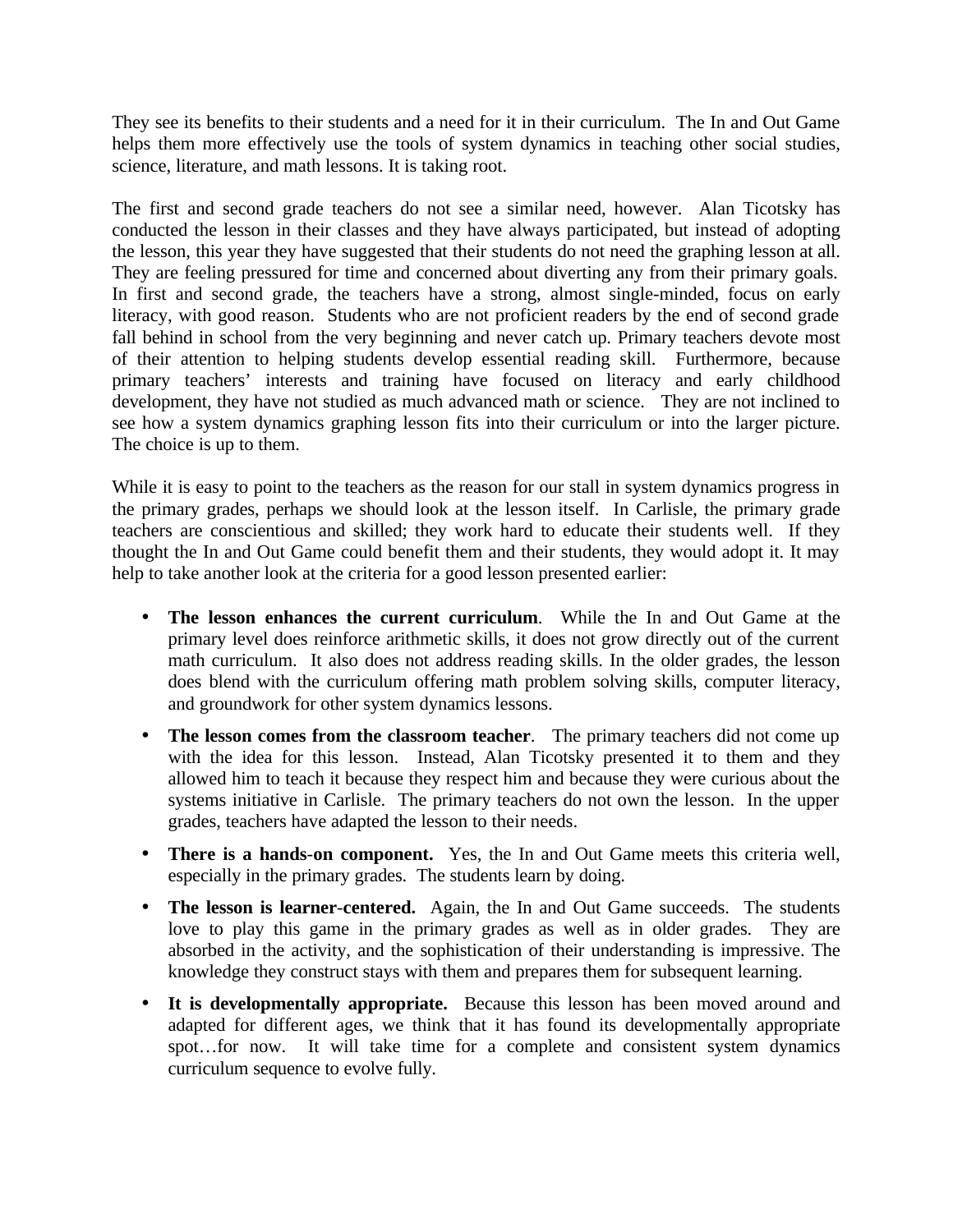- **The lesson embodies both curriculum content learning and system dynamics skill building.** Maybe this is our biggest problem. The In and Out Game is fundamentally a system dynamics lesson. It is designed to teach students about behavior over time graphs, stocks and flows, and computer modeling. It does build other skills and touch on other curriculum topics, but the balance tips toward system dynamics. In the later grades, there are many Carlisle lessons that use systems tools to teach a broader curriculum subject; the content learning is the objective of those lessons. However, students also need to learn system dynamics skills if they are to make the best use of them. The In and Out Game fills this need. In the older grades, the teachers recognize this need, but in the primary grades the need is not so apparent.
- The lesson stands on its own. In the older grades, the In and Out Game is beginning to happen without the support of the mentors. In the primary grades it is losing ground because the teachers do not see its need. If we cannot engage the teachers, we have no hope of engaging the students. If lessons cannot stand without our support, they will not last or spread.

## **WHAT CAN WE DO?**

System dynamics debuted Carlisle in the middle school curriculum. As we have worked at that level, we have always felt that students could benefit if we could help them become systems thinkers at a much earlier age. The In and Out Game has shown us that young students can indeed begin to build and use system dynamics skills. Integrating the lesson into the curriculum is proving to be a challenge, however. What can we do?

- If the K-2 curriculum focuses on early literacy, and if the systems approach enables students to become engaged in constructing their own knowledge, then we need to find a way to infuse the systems approach into the teaching of reading. As with older students, young children can also benefit from asking better questions and learning by doing (in fact, this is their natural inclination—they do it all the time.) The goal is not just to find a way to fit system dynamics into the curriculum; instead the aim is to use the tools to teach children more effectively in a departure from the way we do things now. At the primary teachers' suggestion, Alan Ticotsky will be working with them to use behavior over time graphs in literature. Students will draw graphs to trace and discuss changes in stories and think more deeply about what they read. Alan is gracious and tireless in his efforts to find a way to improve instruction using systems tools; now teaching reading has become his target.
- Alan has developed another primary grade graphing lesson based on the Friendship Game (also available on-line from the Creative Learning Exchange.) This lesson complements the current social competency curriculum. Students play and graph a classroom game that shows how friendly behavior can spread in a class; they discuss the implications for their own class. Since primary teachers are very interested in early childhood development and socialization, we should observe how well this lesson is accepted. (Alan also has a similar kindergarten lesson and game about planting and harvesting trees that ties into the current rainforest unit. We need to observe and learn from this lesson too.) Perhaps the graphing can be useful in a different context than the In and Out Game.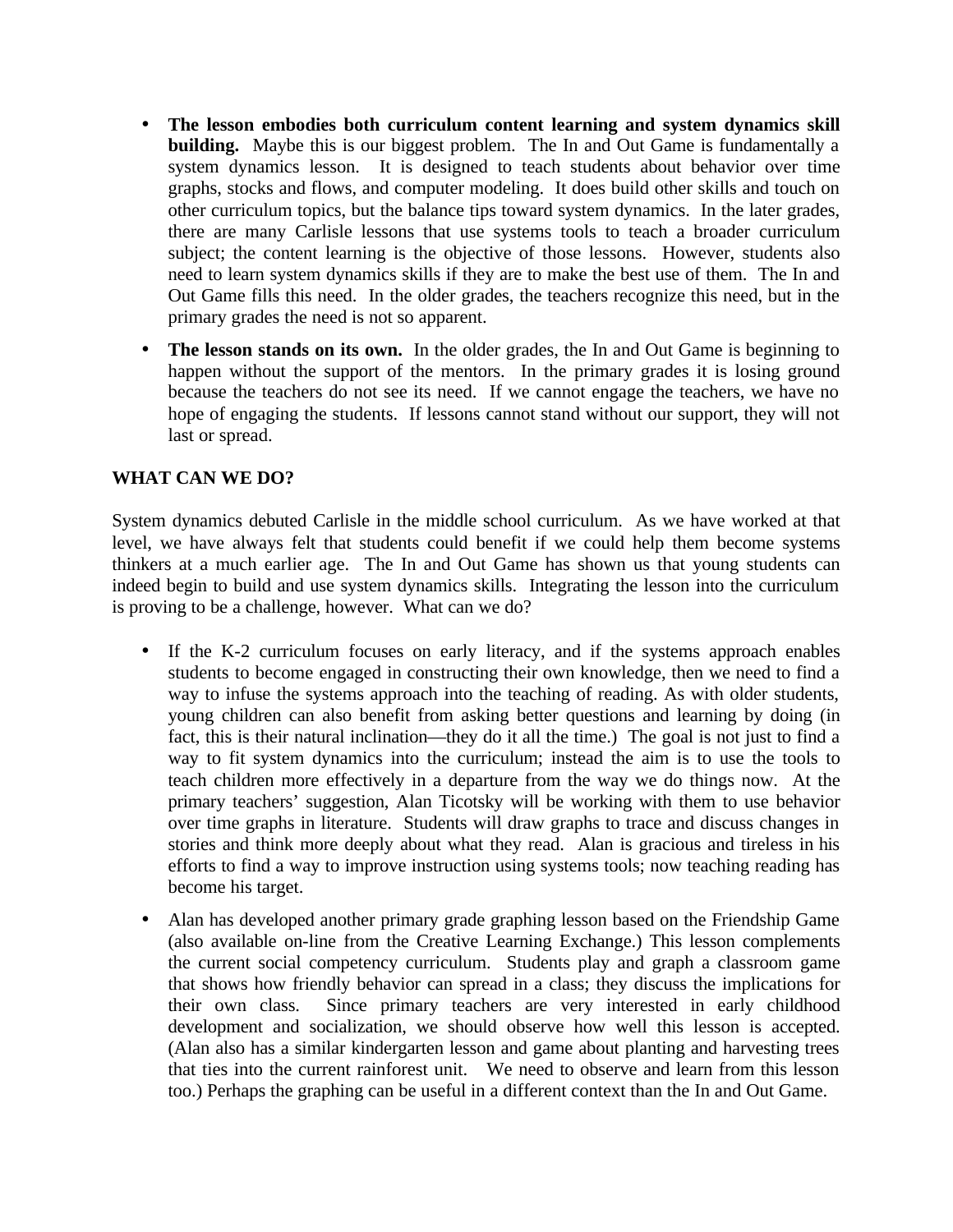- We need to pay attention to our own criteria for good lessons. Through the In and Out Game, we have learned at least that the criteria are valid because when we violated them the process did not work!
- We may need to rethink or delay the introduction of system dynamics graphing in the primary grades. Of course, we are reluctant to do so because the students seem to understand, but we also know that we cannot push these ideas onto teachers. They may be right. It might be better to save the graphing for an older grade when students can learn it more quickly just when they need it. For now, maybe it is enough to use the tools in a more general way. We need an open mind to achieve the best long-term results.
- Meanwhile, we need to better explain the goals and benefits of system dynamics to all teachers, including primary grade teachers. Because they are busy with their own curricula, many teachers do not often get a chance to see the rest. It might help primary grade teachers to see older students engaged in an exciting system dynamics lesson in science, math, social studies, literature, or health. System dynamics is new in K-12 education. If it were already integrated into the curriculum, all teachers would see it as one of the life-long skills that we help students acquire as they progress through the grades. For now, the challenge is getting that reinforcing cycle started.

## **CONCLUSION**

The In and Out Game has been a good lesson for us in Carlisle. We are pleased that it is such a successful system dynamics lesson for our students, and the systems team has learned a great deal from the process. It is a concern that the lesson does not stand on its own, but it serves to give us insight into what we don't know – which is the first step in finding a solution.

We suspect that finding ways to integrate system dynamics lessons and perspectives into K-12 education is a challenge that extends beyond Carlisle's experience with the In and Out Game. Most teachers are pressed for time and already very busy "covering" their current curriculum in the ways that they have been taught. For a few of these teachers, the systems approach suits their curriculum and their own way of thinking – they are natural systems thinkers already looking for a change. These are the pioneers and initiating change with them is easy. Carlisle's fifth grade team is a good example.

The bigger challenge is to move beyond these early adopters into the larger group of teachers for whom the curriculum applications or teaching approach are not so obvious. It can happen at any level in a school. In Carlisle, the issue has arisen in the primary grades, but we suspect that it would also be the case in high schools where the philosophy and structure of the school make teachers even more inclined and pressured to cover their own separate subjects in the traditional way. In Carlisle, we have found that some teachers who were not early adopters have given system dynamics lessons a try and found them very effective and useful; they now develop applications of their own. Each has approached the idea in a different way and at a different pace. We need patience and creativity to find a good path "In" for the K-2 teachers too.

Developing good systems lessons is a challenge, but finding ways to integrate them into the current curriculum requires equal attention if K-12 system dynamics is to flourish.